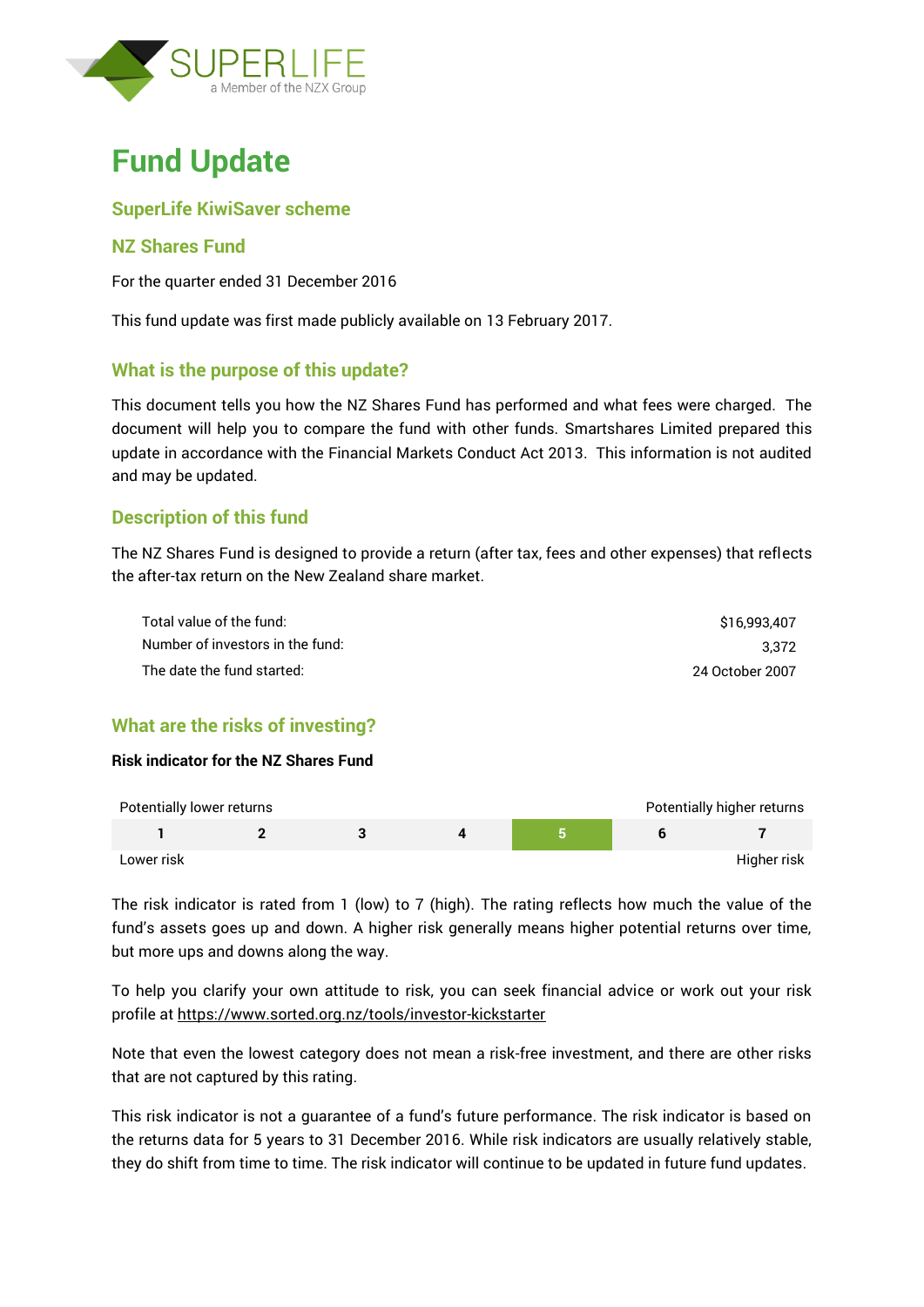

#### **Other specific risks**

There are other risks that may increase the risk to returns for investors, which are not reflected in the risk indicator. These risks include active management risk. In particular, while SuperLife KiwiSaver scheme's philosophy is that a passive approach to investing will deliver better long-term results, we make some active management decisions. There is a risk that this may result in the fund achieving a return that is lower than the investment objective for the fund.

See the "Other Information – Risks" document on the offer register at www.business.govt.nz/disclose for further information.

#### **How has the fund performed?**

|                                                                           | Average over past 5 years | Past year |
|---------------------------------------------------------------------------|---------------------------|-----------|
| Annual return<br>(after deductions for charges and tax)                   | 17.73%                    | 14.01%    |
| <b>Annual return</b><br>(after deductions for charges but before tax)     | 19.23%                    | 15.47%    |
| Market index annual return<br>(reflects no deduction for charges and tax) | 16.01%                    | 8.81%     |

The market index annual return is based on the annual return for the S&P/NZX 50 Index. Additional information about the market index is available on the offer register at [www.business.govt.nz/disclose](http://www.business.govt.nz/disclose)



#### **Annual return graph**

NZ Shares Fund Market index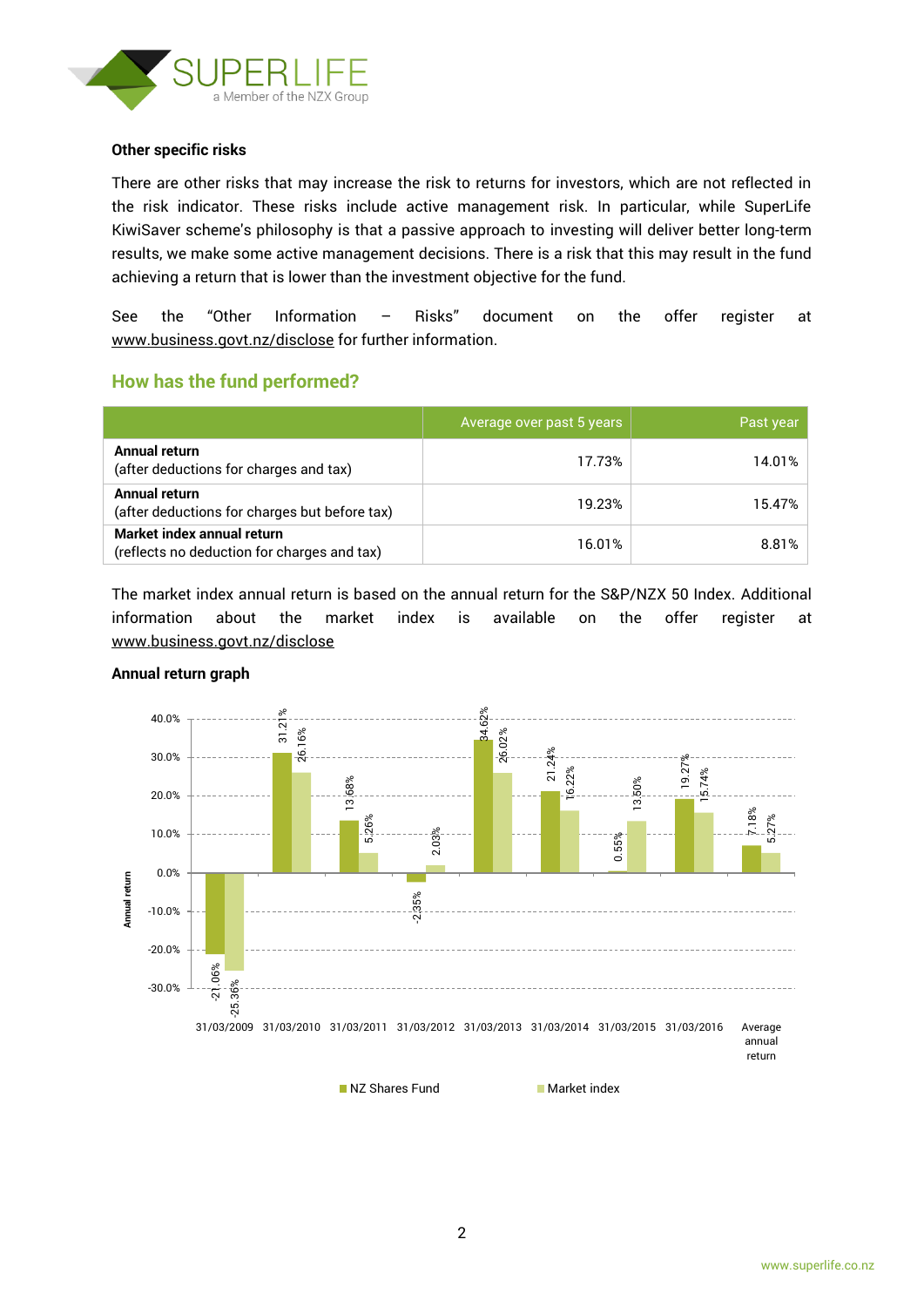

This shows the return after fund charges and tax for each year ending 31 March since the fund started. The last bar shows the average annual return since the fund started, up to 31 December 2016.

**Important**: This does not tell you how the fund will perform in the future.

Returns in this update are after tax at the highest prescribed investor rate (PIR) of tax for an individual New Zealand resident. Your tax may be lower.

#### **What fees are investors charged?**

Investors in the NZ Shares Fund are charged fund charges. In the year to 31 March 2016 these were:

|                                                    | % per annum of fund's net asset value |
|----------------------------------------------------|---------------------------------------|
| <b>Total fund charges</b>                          | $0.65\%$                              |
| Which are made up of:                              |                                       |
| <b>Total management and administration charges</b> | 0.65%                                 |
| Including:                                         |                                       |
| Manager's basic fee                                | 0.60%                                 |
| Other management and administration charges        | 0.05%                                 |
| <b>Total performance-based fees</b>                | 0.00%                                 |
| Other charges                                      | Dollar amount per investor            |
| Administration fee                                 | \$33 per annum <sup>*</sup>           |

The Scheme has a transfer fee. You will be charged this fee if you transfer your investment to another KiwiSaver scheme. The fee is \$100.

\*From 9 November 2016, the total fund charges changed to an estimated 0.59% per annum of the fund's net asset value and the administration fee reduced to \$30 per annum.

See the "Other Information – Fees" document on the offer register at www.business.govt.nz/disclose for further information about the fees you will be charged for investing in the SuperLife KiwiSaver scheme.

Small differences in fees and charges can have a big impact on your investment over the long term.

#### **Example of how this applies to an investor**

Jess had \$10,000 in the fund at the start of the year and did not make any further contributions. At the end of the year, Jess received a return after fund charges were deducted of \$1,401 (that is 14.01% of her initial \$10,000). Jess paid other charges of \$33<sup>1</sup> . This gives Jess a total return after tax of \$1,368 for the year.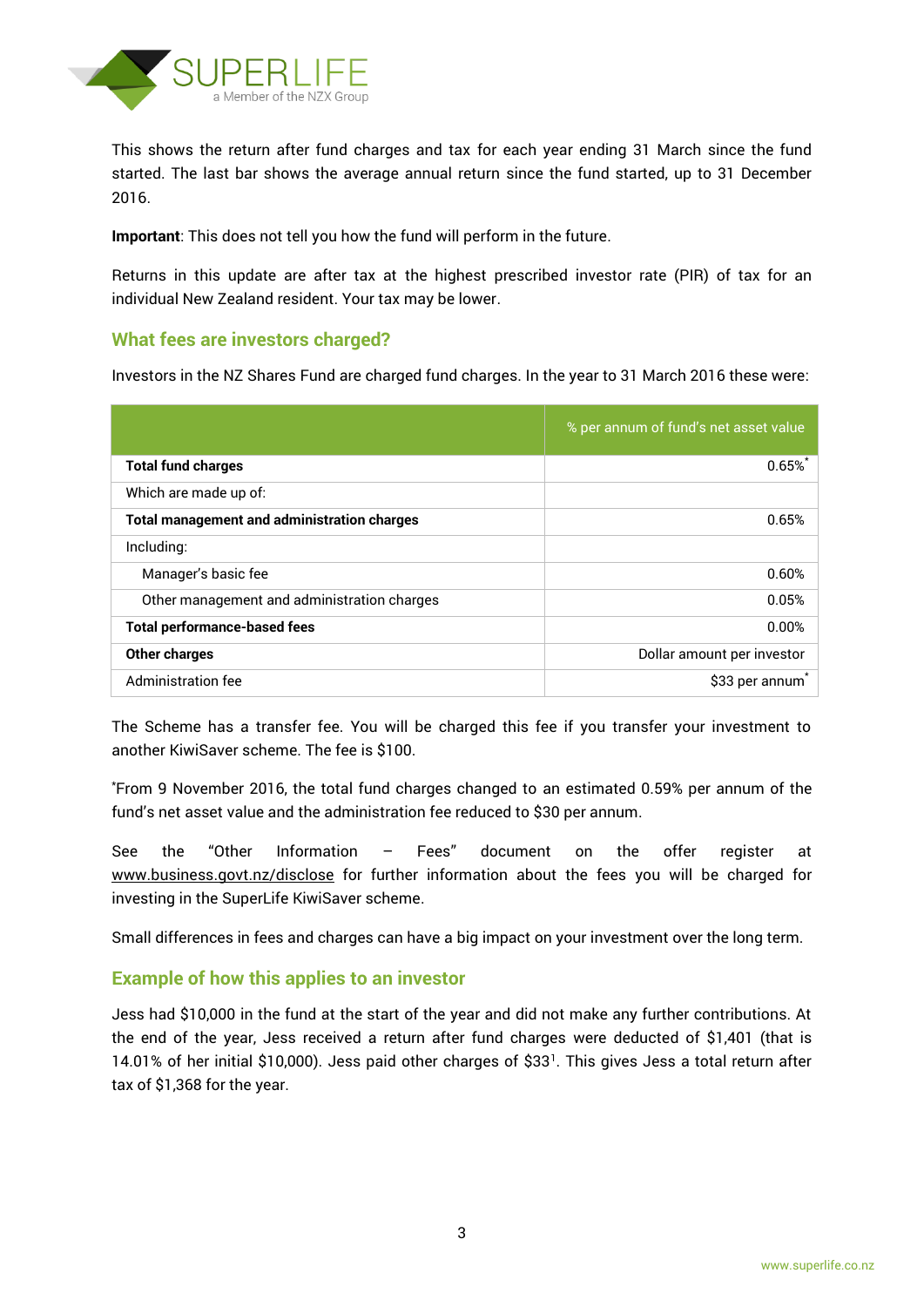

# **What does the fund invest in?**

#### **Actual investment mix<sup>2</sup>**

This shows the types of assets that the fund invests in.



#### **Target investment mix**

This shows the mix of assets that the fund generally intends to invest in.

| <b>Asset Category</b>        | Target asset mix |
|------------------------------|------------------|
| Cash and cash equivalents    |                  |
| New Zealand fixed interest   |                  |
| International fixed interest |                  |
| Australasian equities        | 100.00%          |
| International equities       |                  |
| Listed property              |                  |
| Unlisted property            |                  |
| Commodities                  |                  |
| Other                        |                  |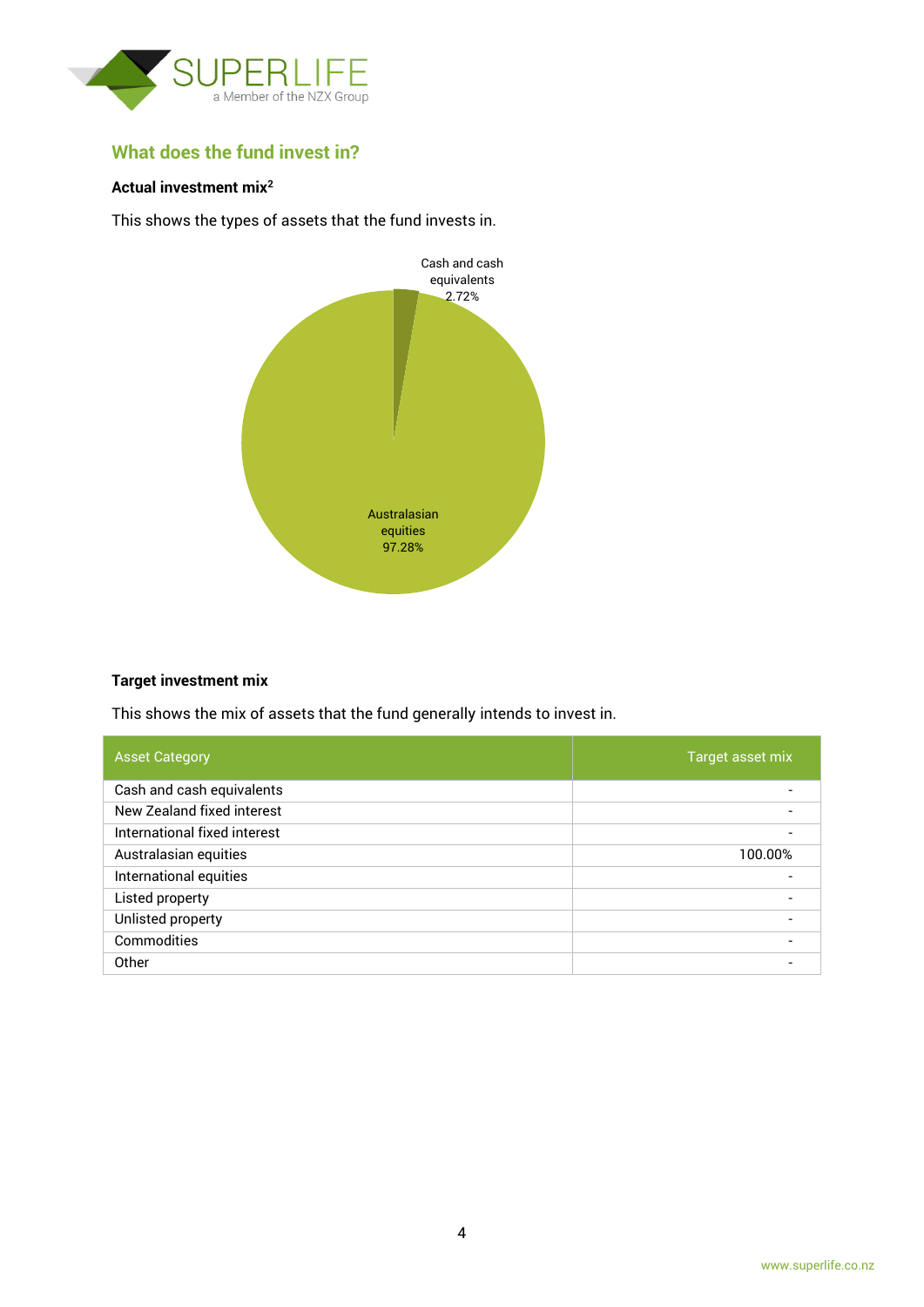

# **Top 10 investments**

| <b>Name</b>                                                | % of fund<br>net assets | <b>Type</b>              | Country     | <b>Credit rating</b><br>(if applicable) |
|------------------------------------------------------------|-------------------------|--------------------------|-------------|-----------------------------------------|
| Pacific Edge Limited                                       | 5.73%                   | Australasian<br>equities | New Zealand |                                         |
| Ebos Group Ltd                                             | 5.49%                   | Australasian<br>equities | New Zealand |                                         |
| <b>Wellington Drive Technologies</b><br>Limited            | 5.18%                   | Australasian<br>equities | New Zealand |                                         |
| <b>Auckland International Airport</b><br>Limited           | 5.10%                   | Australasian<br>equities | New Zealand |                                         |
| Fisher and Paykel Healthcare<br><b>Corporation Limited</b> | 4.44%                   | Australasian<br>equities | New Zealand |                                         |
| Mainfreight Limited                                        | 4.22%                   | Australasian<br>equities | New Zealand |                                         |
| Airwork Holdings Limited                                   | 4.01%                   | Australasian<br>equities | New Zealand |                                         |
| Delegat Group Limited                                      | 3.87%                   | Australasian<br>equities | New Zealand |                                         |
| Freightways Express Limited                                | 3.75%                   | Australasian<br>equities | New Zealand |                                         |
| <b>Hellaby Holdings Limited</b>                            | 3.54%                   | Australasian<br>equities | New Zealand |                                         |

The top 10 investments make up 45.32% of the fund.

# **Currency hedging**

Not applicable.